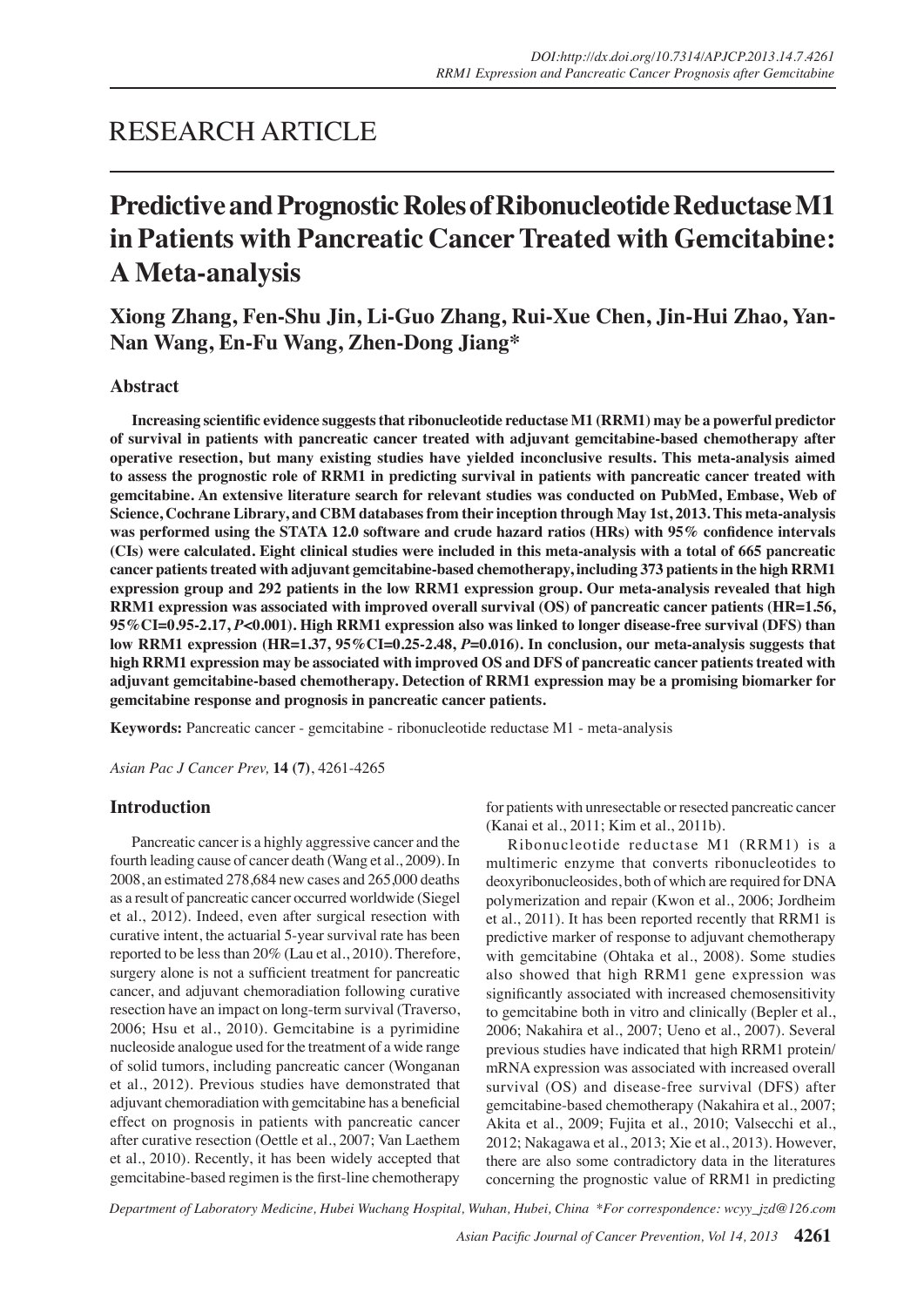#### *Xiong Zhang et al*

gemcitabine chemosensitivity for pancreatic cancer patients (Kim et al., 2011a; Marechal et al., 2012). The controversial findings are probably related to the effects from interacting with other genes, environmental effects on gene expression, different detection methods, sample sizes, and study design. Therefore, we attempt to perform a meta-analysis of all eligible studies to provide insights into the prognostic role of RRM1 expression in predicting survival in patients with pancreatic cancer treated with gemcitabine.

## **Materials and Methods**

#### *Search strategy*

An extensive literature search for relevant studies was conducted on PubMed, Embase, Web of Science, Cochrane Library, and CBM databases from their inception through May 1st, 2013. We used the following keywords and MeSH terms: ["ribonucleotide reductase M1" or "ribonucleotide reductases" or "RRM1" or "RRM-1" or "RNR"] and ["pancreatic cancer" or "pancreatic neoplasm" or "pancreatic tumor" or "pancreatic carcinoma" or "pancreatic carcinogenesis"] and ["gemcitabine" or "GEM" or "deoxycytidine analog"]. There were no language restrictions. Manual search of reference lists from potentially relevant articles was also performed to identify other potential studies.

#### *Selection criteria*

To be included in the meta-analysis, these studies must meet the following criteria: (1) clinical studies focused on the prognostic role of RRM1 in predicting survival in patients with pancreatic cancer treated with gemcitabine; (2) all patients diagnosed with pancreatic cancer were confirmed through histopathologic examinations; (3) published data on DFS and OS estimates was sufficient. Studies were excluded if they did not meet all of the inclusion criteria. If more than one study by the same author using the same case series were published, either the study with the largest sample size or the most recent publication was included. Any disagreements were resolved through discussions and subsequent consensus.

#### *Data extraction*

Two authors independently extracted data from eligible studies using a standardized form. The following information were collected: surname of first author, year of publication, source of publication, country of origin, ethnicity, language of publication, study design, total number of cases, pathological subtype, detection method of RRM1 expression, etc. In cases of conflicting evaluations, disagreements on inconsistent data from the eligible studies were resolved through discussions and careful reexaminations of the full text by the authors.

#### *Quality assessment*

The quality of the included studies was assessed independently by two authors based on the Newcastle-Ottawa Scale (NOS) criteria for the assessment of the quality of nonrandomized studies (Stang, 2010). The NOS criteria use a "star" rating system to judge

the methodological quality, which was based on three perspectives of the study: selection, comparability, and outcome. Scores ranged from 0 stars (worst) to 8 stars (best); a score equal to or greater than 7 indicates a generally good methodological quality. Disagreements on the quality assessment of the included studies were resolved through a comprehensive reassessment by the authors.

#### *Statistical analysis*

Crude hazard ratio (HR) with 95% confidence interval (CI) were calculated under a fixed or random effect model. The significance of the pooled HR was determined using the Z test. We estimated the degree of heterogeneity among studies using Cochran's Q-statistic, which is considered significant at  $P<0.05$  (Jackson et al., 2012). The  $I<sup>2</sup>$  test was also conducted to quantify the heterogeneity (ranges from 0 to 100%) (Biggerstaff and Jackson, 2008). The randomeffect model (DerSimonian Laird method) was conducted when there exists a significant Q-test with *P*< 0.05 or I2 >50%. When there was no statistical heterogeneity, we used the fixed-effects model (Mantel-Haenszel method). In order to explore potential sources of heterogeneity, subgroup analyses were performed based on ethnicity and type of RRM1 expression. To evaluate the influence of single studies on the overall estimate, we conducted a sensitivity analysis by omitting each study in turn to assess the quality and consistency of the results. To investigate whether publication bias might have affected the validity of the estimates, funnel plots were constructed. The symmetry of the funnel plots was further evaluated by Egger's linear regression test (Peters et al., 2006). All tests were two-sided with a *P* value of <0.05 being considered statistically significant. All analyses were calculated using the STATA software, version 12.0 (Stata Corp, College Station, TX, USA).

## **Results**

#### *Baseline characteristics of included studies*

A total of 73 articles relevant to the searched keywords were initially identified. Of these articles, 37 were excluded after a review of their titles and key words; then, abstracts



**Figure 1. Flow Chart of the Literature Search and Study Selection**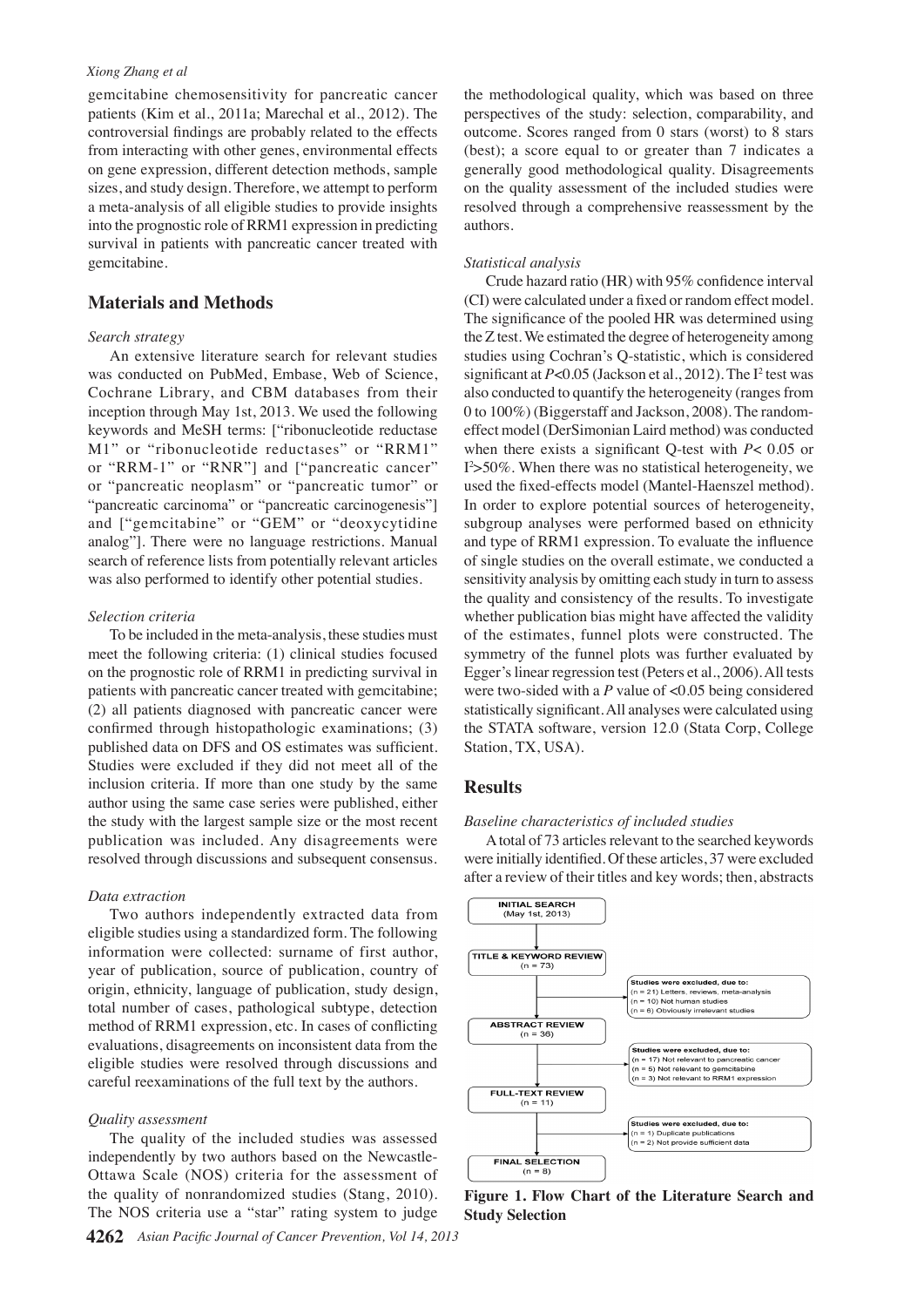**Table 1. Characteristics and Methodological Quality of the Included Studies**

| First author   |      | Year Country | Ethnicity | Case number             |    | Expression | Detetion             | Outcome   | <b>NOS</b> |
|----------------|------|--------------|-----------|-------------------------|----|------------|----------------------|-----------|------------|
|                |      |              |           | High RRM1 Low RRM1 type |    |            | method               |           | scale      |
| Nakahira SS    | 2009 | Japan        | Asian     | 9                       | 9  | mRNA       | qRT-PCR              | <b>OS</b> | 6/9        |
| Akita HZ       | 2009 | Japan        | Asian     | 14                      | 14 | Protein    | Immunohistochemistry | <b>OS</b> | 7/9        |
| Fujita H       | 2010 | Japan        | Asian     | 9                       | 31 | mRNA       | qRT-PCR              | <b>OS</b> | 7/9        |
| Kim R          | 2011 | <b>USA</b>   | Caucasian | 28                      | 28 | mRNA       | qRT-PCR              | OS/DFS    | 6/9        |
| Marechal R     | 2012 | Belgium      | Caucasian | 207                     | 30 | Protein    | Immunohistochemistry | <b>OS</b> | 7/9        |
| Valsecchi ME-1 | 2012 | <b>USA</b>   | Caucasian | 32                      | 61 | Protein    | Immunohistochemistry | <b>OS</b> | 8/9        |
| Valsecchi ME-2 | 2012 | <b>USA</b>   | Caucasian | 10                      | 39 | mRNA       | qRT-PCR              | <b>OS</b> | 8/9        |
| Nakagawa N     | 2013 | Japan        | Asian     | 44                      | 65 | Protein    | Immunohistochemistry | OS/DFS    | 8/9100.0   |
| Xie H-b        | 2013 | <b>USA</b>   | Caucasian | 20                      | 15 | Protein    | Immunohistochemistry | OS/DFS    | 7/9        |

RRM1, ribonucleotide reductase M1; qRT-PCR, quantitative reverse transcription-polymerase chain reaction; OS, overall survival; DFS, disease-free survival; NOS, the Newcastle-Ottawa Scale criteria

| Study ID                             | HIGH RRM I VERSUS LOW RRM I HR (95% CI) |                   | Weight % |
|--------------------------------------|-----------------------------------------|-------------------|----------|
| <b>Overall survival</b>              |                                         |                   |          |
| Nakahira SS (2009)                   |                                         | 1.59 (1.14, 8.70) | 1.44     |
| Akita HZ (2009)                      |                                         | 1.50 (1.31, 3.59) | 7.77     |
| Fujita H (2010)                      |                                         | 2.41 (1.30, 6.71) | 2.55     |
| Kim R (2011)                         |                                         | 1.74 (1.56, 1.90) | 13.68    |
| Marechal R (2012)                    |                                         | 1.74 (1.45, 2.23) | 12.74    |
| Valsecchi ME (protein) (2012)        |                                         | 2.30 (1.17, 4.53) | 5.12     |
| Valsecchi ME (mRNA) (2012)           |                                         | 1.65(0.01, 3.35)  | 5.16     |
| Nakagawa N (2012)                    |                                         | 2.20 (1.14, 4.24) | 5.65     |
| Xie H (2012)                         |                                         | 0.40(0.20, 0.80)  | 13.20    |
| Subtotal $(l^2 = 87.2\%, P < 0.001)$ |                                         | 1.56 (0.95, 2.17) | 67.30    |
| Disease-free survival                |                                         |                   |          |
| Kim R (2011)                         |                                         | 1.80 (1.55, 2.22) | 13.03    |
| Nakagawa N (2012)                    |                                         | 2.09 (1.24, 3.70) | 7.25     |
| Xie H (2012)                         |                                         | 0.40(0.10, 0.99)  | 12.42    |
| Subtotal $(P = 92.2\%, P < 0.001)$   |                                         | 1.37 (0.25, 2.48) | 32.70    |
| Overall $(P = 87.7\% , P < 0.001)$   |                                         | 1.48 (1.00, 1.95) | 100.00   |
| NOTE: Random effects analysis        |                                         |                   |          |
|                                      | 07                                      | 07                |          |

 $\cdots$   $\cdots$ 

**Figure 2. Forest Plots for the Associations between High RRM1 Expression and Improved Overall Survival and Disease-free Survival of Pancreatic Cancer Patients Treated with Adjuvant Gemcitabine-Based Chemotherapy.** The squares and horizontal lines correspond to the study specific HR and 95% CI. The area of the squares reflects the weight. The diamond represents the summary HR and 95% CI **Figure 3. Sensitivity analysis of the Associations**

**Table 2. Meta-analysis Findingsfor the Role of RRM1 Expression in Predicting Survival of Pancreatic Cancer Patients Treated with Adjuvant Gemcitabinebased Chemotherapy**

| Estimates               | OS        |                                                          |                  |           | <b>DFS</b>                                 |   |  |  |
|-------------------------|-----------|----------------------------------------------------------|------------------|-----------|--------------------------------------------|---|--|--|
|                         | <b>HR</b> | 95%CI                                                    | $\boldsymbol{P}$ | <b>HR</b> | $95\%$ CI                                  | P |  |  |
|                         |           | Overall 1.56 [0.95, 2.17] <0.001 1.37 [0.25, 2.48] 0.016 |                  |           |                                            |   |  |  |
| Ethnicity               |           |                                                          |                  |           |                                            |   |  |  |
|                         |           | Caucasian 1.45 [0.70, 2.20]                              |                  |           | $\leq 0.001$ 1.11 [0.26, 2.48] 0.013       |   |  |  |
|                         |           | Asian 1.8 [0.96, 2.65] < 0.001 2.09 [0.86, 3.32] 0.001   |                  |           |                                            |   |  |  |
| Type of RRM1 expression |           |                                                          |                  |           |                                            |   |  |  |
|                         |           | Protein 1.49 [0.60, 2.38]                                |                  |           | $0.001$ 1.14 $[0.50, 2.79]$ 0.011          |   |  |  |
|                         |           | mRNA 1.74 [1.57, 1.91]                                   |                  |           | $\leq 0.001$ 1.8 $[1.47, 2.14] \leq 0.001$ |   |  |  |

RRM1, ribonucleotide reductase M1; OS, overall survival; DFS, disease-free survival; HR, hazard ratio; 95%CI, 95% confidence interval

and full texts were reviewed, and another 28 papers were excluded. Eight clinical studies met our inclusion criteria for this meta-analysis (Nakahira et al., 2007; Akita et al., 2009; Fujita et al., 2010; Kim et al., 2011a; Marechal et al., 2012; Valsecchi et al., 2012; Nakagawa et al., 2013; Xie et al., 2013). The flow chart of the study selection process is shown in Figure 1. Publication years of the eligible studies ranged from 2009 to 2013. A total of 830 pancreatic cancer



**between High RRM1 Expression and Improved Overall Survival and Disease-free Survival of Pancreatic Cancer Patients Treated with Adjuvant Gemcitabine-based Chemotherapy. R**esults were computed by omitting each study in turn. Meta-analysis randomeffects estimates (exponential form) were used. The two ends of the dotted lines represent the 95%CI

patients were involved in this meta-analysis, including 445 patients in the high RRM1 expression group and 385 patients in the low RRM1 expression group. Overall, four studies were conducted in Caucasian populations, and the other four studies in Asian populations. Detection methods include immunohistochemistry and quantitative reverse transcription-polymerase chain reaction (qRT-PCR). The characteristics and methodological quality of the included studies are summarized in Table 1.

## *Quantitative data synthesis*

A summary of the meta-analysis findings for the role of the expression of RRM1 in predicting survival of pancreatic cancer patients treated with gemcitabine is provided in Table 2. Since heterogeneity obviously existed, which could be a result of differences in ethnicity, treatment regimen and type of RRM1 expression,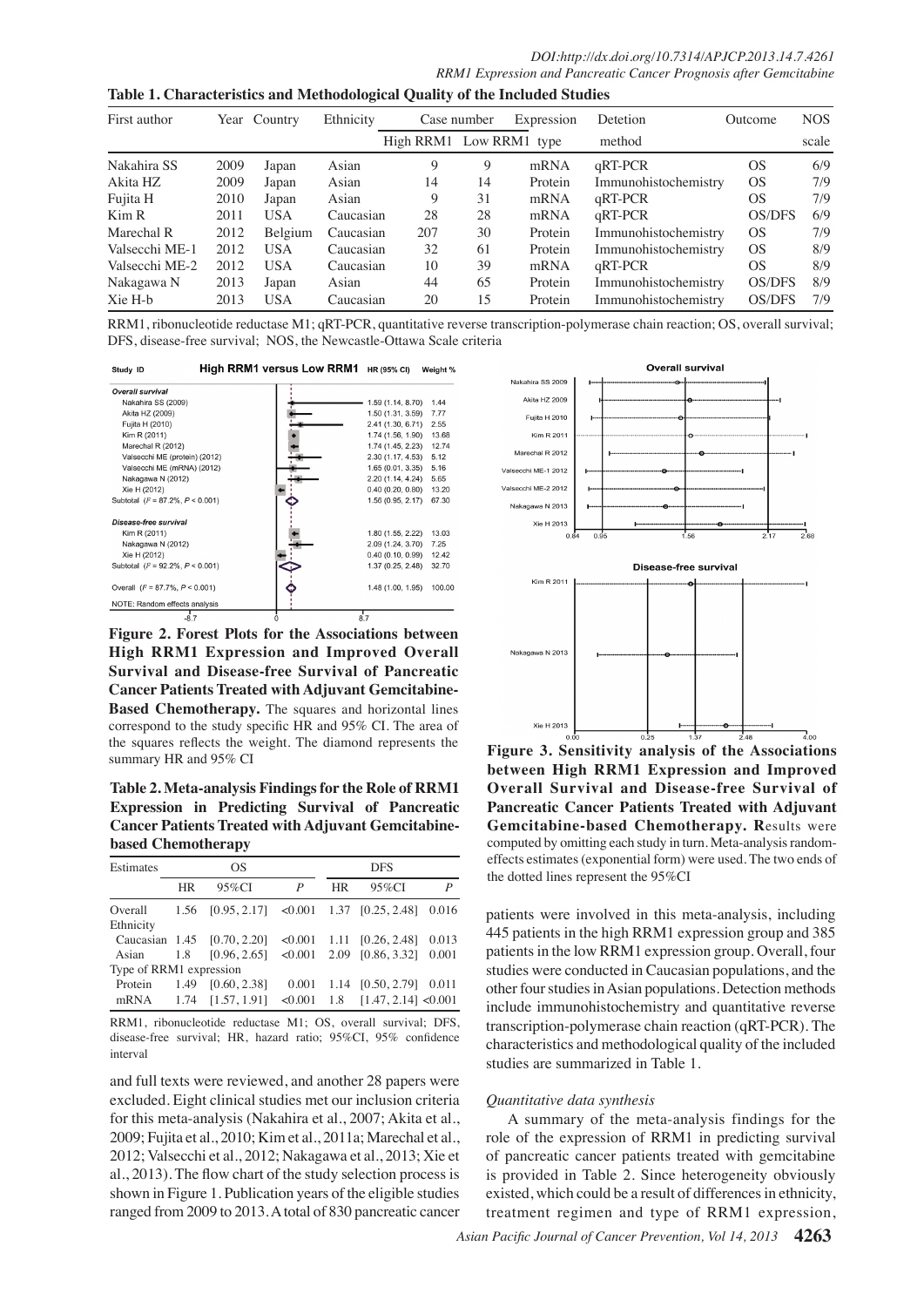

**Figure 4. Funnel Plot of theAssociations between High RRM1 Expression and Improved Overall Survival and Disease-free Survival of Pancreatic Cancer Patients Treated with Adjuvant Gemcitabine-Based Chemotherapy.** Each point represents a separate study for the indicated association. Log[OR], natural logarithm of OR. Horizontal line, mean magnitude of the effect

the random effects model was conducted. The metaanalysis results revealed that high RRM1 expression was associated with improved OS of pancreatic cancer patients (HR=1.56, 95%CI=0.95-2.17, *P*<0.001). Pancreatic cancer patients with high RRM1 expression also had a longer DFS than those with low RRM1 expression (HR=1.37, 95%CI=0.25-2.48, *P*=0.016) (Figure 2).

Subgroup analysis by ethnicity indicated that high RRM1 expression may improve OS and DFS of pancreatic cancer patients among Caucasian and Asian populations (all *P*<0.05). Further subgroup analysis based on type of RRM1 expression also showed that both high RRM1 protein and mRNA are associated with improved OS and DFS of pancreatic cancer patients treated with adjuvant gemcitabine-based chemotherapy (all *P*<0.05).

#### *Evaluation of heterogeneity and publication bias*

Sensitivity analysis was also performed to assess the influence of each individual study on the pooled HR by omitting each individual studies in turn to assess the quality and consistency of the results. The analysis results suggested that no individual studies significantly affected the pooled HRs (Figure 3). Funnel plots and Egger's linear regression test were used to assess potential publication bias in the included studies. The shapes of the funnel plots did not reveal any evidence of obvious asymmetry (Figure 4). Egger's test also did not display strong statistical evidence for publication bias (all *P*>0.05).

#### **Discussion**

5% (Li et al., 2004; Neoptolemos et al., 2010). However, during the last decade, few successes have been archived in the treatment of pancreatic cancer (Choi et al., 2012). The most successful agent for pancreatic cancer treatment is gemcitabine, although the overall effect in terms of patient survival remains very poor (Kovacevic et al., 2011). Cellular uptake of the anticancer drug gemcitabine is mediated mainly by hENT1 and RRM1 (Mini et al., 2006; Ying et al., 2012). It has been hypothesized that deficiency of RRM1 may contribute to clinical gemcitabine resistance (Lai et al., 2008). Increasingly strong evidence suggests RRM1 is a prognostic biomarker in gemcitabine-treated pancreatic cancer, and may well be a predictive biomarker of gemcitabine efficacy (Giovannetti et al., 2006; Kim et al., 2011a). There is a compelling biological rationale for using the expression level of RRM1 to predict gemcitabine chemosensitivity and prognosis of pancreatic cancer patients.

Our meta-analysis suggested that high RRM1 expression was associated with improved OS and DFS of pancreatic cancer patients treated with gemcitabinebased regimens. These results indicated that the efficacy of adjuvant chemoradiation with gemcitabine is associated with the expression level of RRM1, which are consistent with previous studies. Fujita et al reported that RRM1 protein expression was associated with increased DFS and OS in pancreatic cancer patients who received gemcitabine, but not in those who received 5-fluorouracil (5-FU) (Fujita et al., 2010). Nakagawa et al demonstrated that the 1- year and 3- year OS rates were significantly greater in the high RRM1 expression group than in the low RRM1 expression group (Nakagawa et al., 2013). Other previous studies also indicated that the RRM1 expression was a significant and independent prognostic factor for OS (Nakahira et al., 2007; Akita et al., 2009; Valsecchi et al., 2012; Xie et al., 2013). In the current study, we also performed subgroup analyses based on ethnicity, treatment regimen and type of RRM1 expression to further evaluate the prognostic value of RRM1 expression for survival in pancreatic cancer patients who received gemcitabine. The results strongly suggested that detection of RRM1 expression may be a promising biomarker for gemcitabine response and prognosis in pancreatic cancer patients.

Our meta-analysis has several limitations that should be acknowledged. The first major limitation is the relatively small sample size of this meta-analysis, which may not have sufficient statistical power in estimating the prognostic role of RRM1 expression in pancreatic cancer. Therefore, more studies with larger sample size are still needed. On the other hand, as a type of a retrospective study, a meta-analysis of summary data from previously published studies may encounter recall or selection bias, thereby possibly influencing the reliability of the results. Most important of all, the lack of access to all the data from the original studies limited further evaluations of the potential values of RRM1 expression. However, despite these statistical limitations, our study is the first comprehensive meta-analysis of all eligible studies concerning the prognostic role of RRM1 expression in predicting survival in patients with pancreatic cancer treated with gemcitabine.